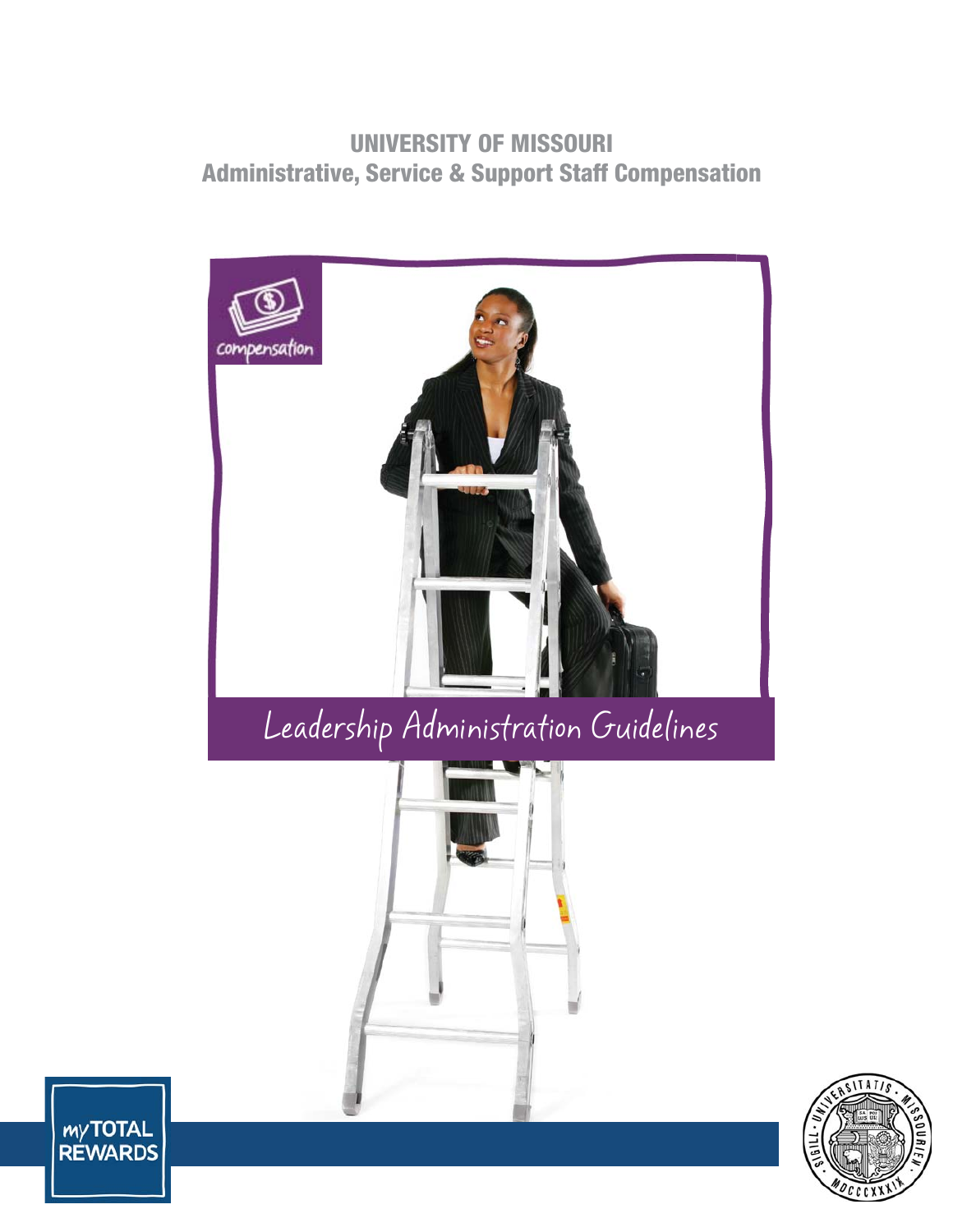

# Table of Contents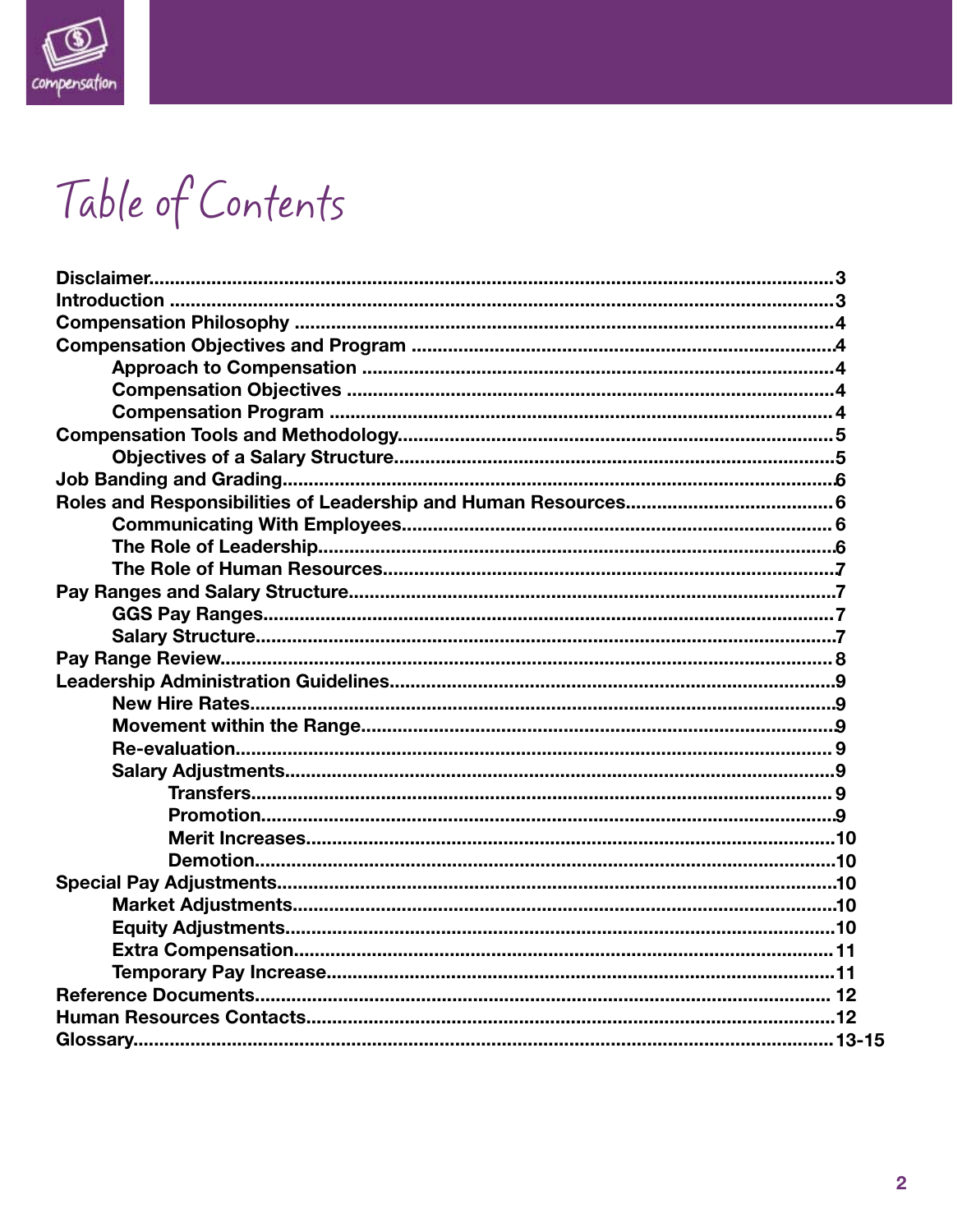# Disclaimer

These guidelines provide information to assist Human Resources and university leaders in setting and administering employee compensation. Nothing in these guidelines confers to any individual or employee any right, either express or implied, to employment with the university, to remain in the university's employment, or to any specific base pay, benefits or compensation. The procedures, practices, policies and other matters described herein may be modified or discontinued from time to time, at the discretion of the university. These guidelines do not establish an employment agreement or contract with any individual or employee. The matters set forth in these guidelines are not subject to the University Grievance Procedure (CRR 380).

# Introduction

The Human Resources mission is to recruit, retain and reward an engaged and diverse workforce. The university's faculty and staff are our most important resources in attaining our mission and upholding our shared values. Human Resources shared values include:

- **Excellence in performance**
- **I**ntegrity
- **Innovation**
- **Diversity**
- **Accountability**
- **Synergistic relationships**

The salaries of employees represent a substantial annual investment. They also offer an opportunity to provide a competitive pay package, communicate and reinforce desired performance, and recruit and retain the best people. Thus, effective leadership of the compensation program is critical to organizational success and is an important responsibility.

The University of Missouri has prepared this Leadership Administration Guidelines for use by the Human Resources Department and supervisors/managers (leaders) who have responsibility for people – that is, those who have a part in setting and administering the pay of employees. Its purpose is to provide a detailed source of information that will help the organization manage non-academic and non-union staff compensation in a consistent manner. In this guide, the base compensation program for employees is described: program objectives, how position information is obtained, how to utilize market information, how to use the salary structure and who is responsible for the various pieces of the compensation practice.

Every member of leadership has the responsibility to understand the contents of this guide so that they will be able to answer employees' questions and apply the appropriate procedures. Managers are also responsible for ensuring that their employees are informed of these procedures, understand them, and abide by them. This guide does not apply to academic or union positions.

Circumstances may, from time to time, cause variations in the practice of compensation administration. Consult with Human Resources at your location when clarification is needed concerning these guidelines.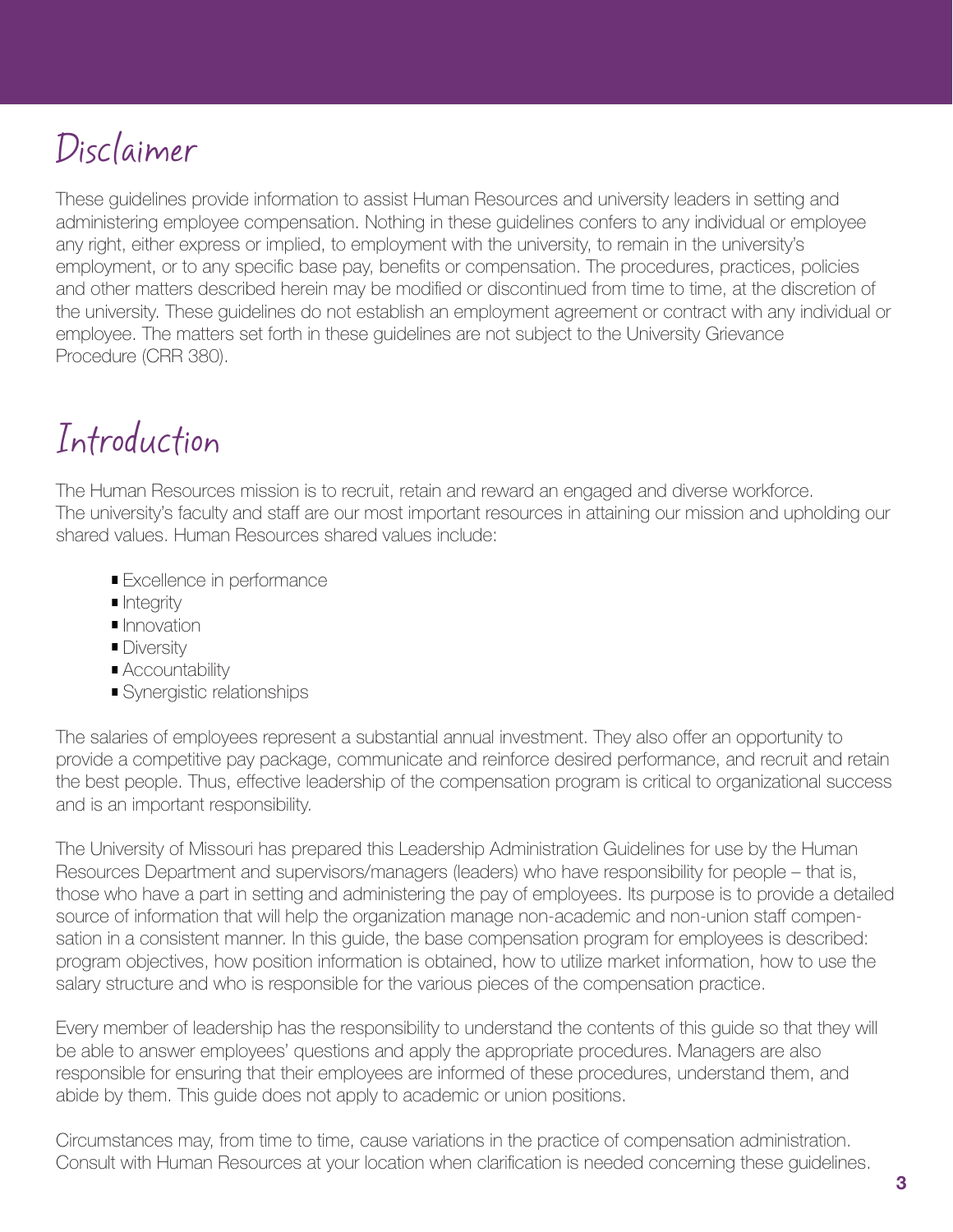

This guide has been prepared to serve as a practical resource and should not be read to create any promise by the university that the guidelines set forth will be followed in every case.

# Compensation Philosophy

The University of Missouri strives to offer a competitive and internally equitable total rewards package comprised of two core elements: compensation and benefits. The primary objective is to maintain a compensation program that best enables the university to recruit, retain and reward a high-quality talent base. To comply with this overall philosophy, the compensation program at the University of Missouri strives to be:

- **Aligned with the university's mission, vision and values;**
- **Fairly and consistently administered;**
- Internally equitable;
- **Externally competitive within the appropriate market for talent and/or the higher education** industry;
- Performance-based; and
- Structured system-wide but flexible to fit campus/hospital strategic priorities.

# Compensation Objectives and Program

### Approach to Compensation

The approach to Compensation at the university is to provide salary opportunities that are competitive with those of comparable organizations for jobs of similar responsibility and for which we compete for talent. The program is intended to assist leadership in administering non-academic salaries within the university on a consistent basis.

### Compensation Objectives

In support of the university's overall objective to attract, retain and reward employees who help the university achieve its mission, this program is designed to:

- **Provide a framework for assigning jobs to the salary structure on an objective, consistent** and fair basis;
- Maintain a salary structure that is competitive in the marketplace;
- Develop a baseline for pay for performance;
- Support the university's strategic and financial plans; and
- **Ensure that salary-related decisions are consistent with CRR 320.010 regarding equal** opportunity.

### Compensation Program

The program has two major components, which in combination, strive to ensure the achievement of the program objectives: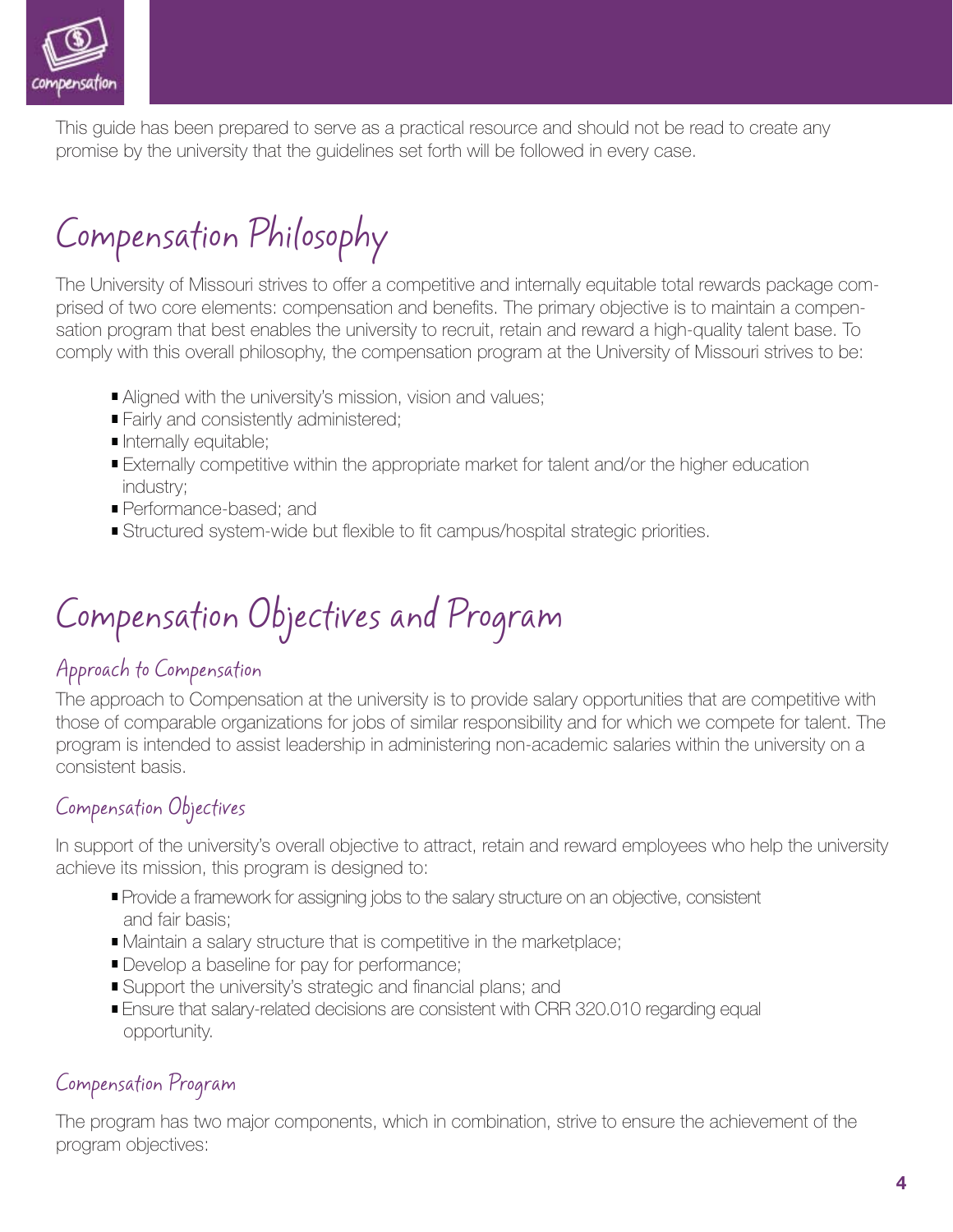- 1. Base salary structure and pay ranges reflecting what competitor organizations pay for similar functions and duties; and
- 2. Leadership Administration Guidelines to ensure consistent and equitable application of the program.

It is the overall philosophy of the university to offer compensation that is an internally equitable and externally competitive part of an employee's total rewards package. The university's goal is to construct salary structures with a market-based minimum, midpoint and maximum. The salary structure will be reviewed by Human Resources with the assistance of outside consultancies as appropriate and adjusted every two years depending upon market movement and the economic factors affecting the university's ability to pay: ability to pay being a determination within the sole discretion and judgment of the university.

# Compensation Tools and Methodology

The university uses a software system, called the Global Grading System (GGS), as the infrastructure for the compensation program. GGS uses a methodology to evaluate jobs to establish an internal level (global grade) based on the analysis of several factors.

In addition to tools and methodology, GGS is a database of jobs, used by organizations of all sizes and from a broad scope of industries. This allows UM to compare our jobs to others outside of our organization.

# Objectives of a Salary Structure

There are several objectives to consider when creating a salary structure:

- **External Competitiveness** 
	- —To align internal salaries to the competitive marketplace
	- Define competitive pay for positions of comparable value or grade
- Internal Equity
	- —To group positions of common value together
	- —Ensure consistency
- **The hierarchy of positions in the organization including:** 
	- —Responsibilities
	- —Skills required
	- —Impact of position
	- —Reporting relationship
- A basis for communicating with employees that UM has:
	- —An equitable and market driven compensation program
	- —Clear paths for career progression
	- —A process for salary increases and promotions, managed on a fair and consistent basis
- A way to manage employee growth, development and mobility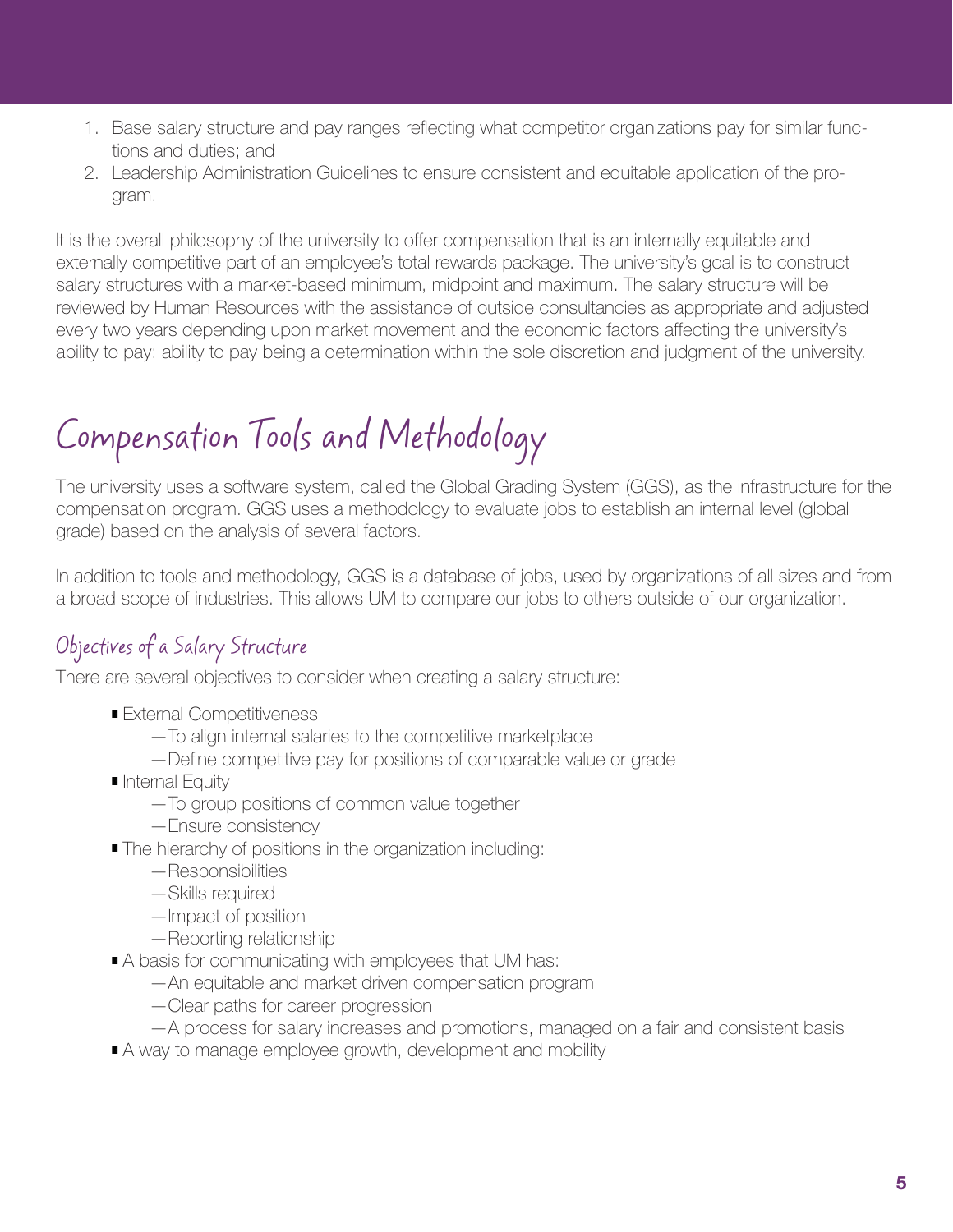

# Job Banding and Grading

Each job in the organization is evaluated and then is allocated to a band by applying a series of questions in a decision tree, which assesses the nature of the contribution of the job as either a management job or an individual contributor job. Once this is determined, the job is evaluated and graded as determined by the following seven factors:

- **Functional knowledge** the knowledge required to perform the work.
- **Business expertise** the expertise required by the position, the related areas affecting the position, and the areas that the position affects.
- **Leadership** the breadth and complexity of providing leadership and quidance to others.
- **Problem solving** the complexity of problems typically present in the position and the amount of analysis and judgment in the decision-making.
- **Nature of impact** the direct contribution and the overall responsibility associated with the position.
- **Area of impact** the overall responsibility associated with the job and how broadly it affects the areas of the organization.
- **Interpersonal skills** the type and complexity of interaction with others.

After a job is determined to be either a **management** or **individual contributor** position, and then evaluated based on the seven factors, the GGS system assigns it to a grade. Pay ranges and salary structure are discussed on pages 7 and 8 of this document.

# Roles and Responsibilities of Leadership and Human Resources

Leaders within the university play a key role in administering the compensation program for employees. For that reason, the performance and salary decisions are the cornerstone of an effective compensation program. This guide is designed to provide the information and appropriate tools needed to perform this important role.

### Communicating With Employees

An expectation of leadership is to meet regularly with employees to ensure the mutual understanding of i ndividual goals, performance standards, particular strengths and developmental areas. Leaders can help employees in understanding their rate of pay and pay range, when their performance and salary will next be reviewed and their performance goals. Outlined below are the responsibilities of leaders that ensure an effectively administered compensation program.

# The Role of Leadership

- Help employees understand and answer related questions;
- **Monitor changes in duties and responsibilities to ensure that positions are accurately** described;
- **Update position documentation and forward new information to Human Resources when**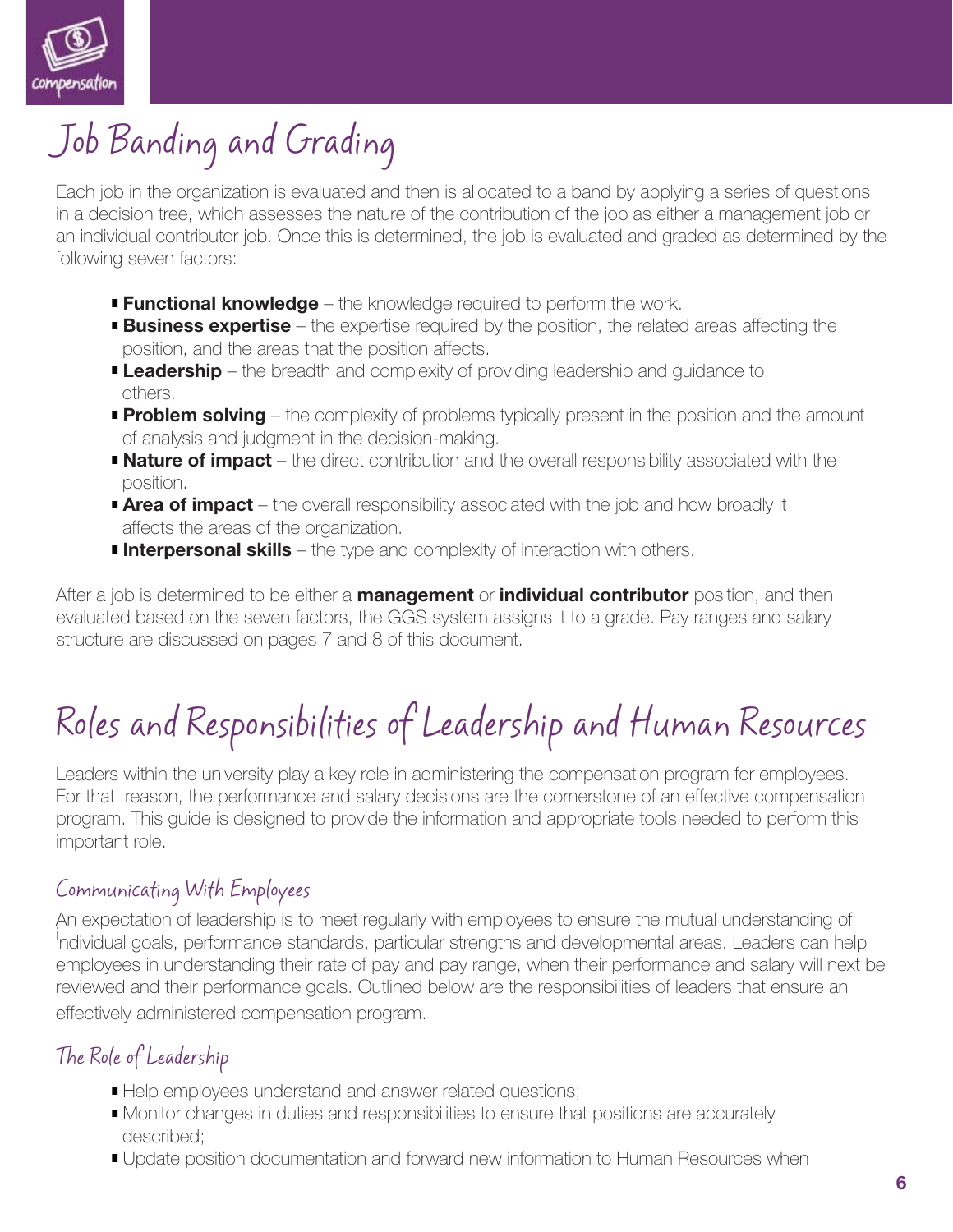positions change significantly and as new positions are proposed;

- **Establish, communicate and regularly assess performance requirements to employees;**
- Reward employees for their accomplishments and encourage them to continue to develop their skills;
- Identify possible pay inequities and consult with Human Resources on an appropriate course of action;
- Inform Human Resources of unique compensation issues and/or other situations that require attention; and,
- **Ensure that salary-related decisions are consistent with CRR 320.010 regarding equal** opportunity.

### The Role of Human Resources

- Develop and administer compensation programs;
- Coordinate the implementation of the compensation program
- **Monitor the marketplace to ensure that the program remains competitive by recommending**  appropriate, market-based adjustments to the structures and pay ranges every two years and by assessing the overall program every four to five years;
- Audit a representative sample of the approved job documentation each year to ensure that the job descriptions remain up-to-date;
- **Assist leaders in monitoring employee career growth and rewarding the same;**
- **Assist leaders in understanding and communicating the university's compensation programs;**
- Provide information, training and related tools that help leaders make sound performance and salary decisions; and
- **Partner with leaders to overcome compensation obstacles.**

It is essential that Human Resources and leadership work together in administering the compensation program as both have important and interrelated responsibilities.

# Pay Ranges and Salary Structure

(Separate salary structures apply to academic, union-eligible and some healthcare positions.)

### GGS Pay Ranges

http://www.umsystem.edu/totalrewards/compensation/pay\_matrices/

Ranges are reviewed approximately every two years against market data and therefore may be adjusted. Salary structure adjustments may or may not impact an employee's salary.

# Salary Structure

A salary structure consists of grades with pay ranges:

- All positions within the same grade are considered of equal value to the university and therefore eliminate the need to identify minor differences between similar positions that require similar skill, effort, and responsibility.
- **Pay ranges give leadership the opportunity to relate an employee's pay to the market, to provide**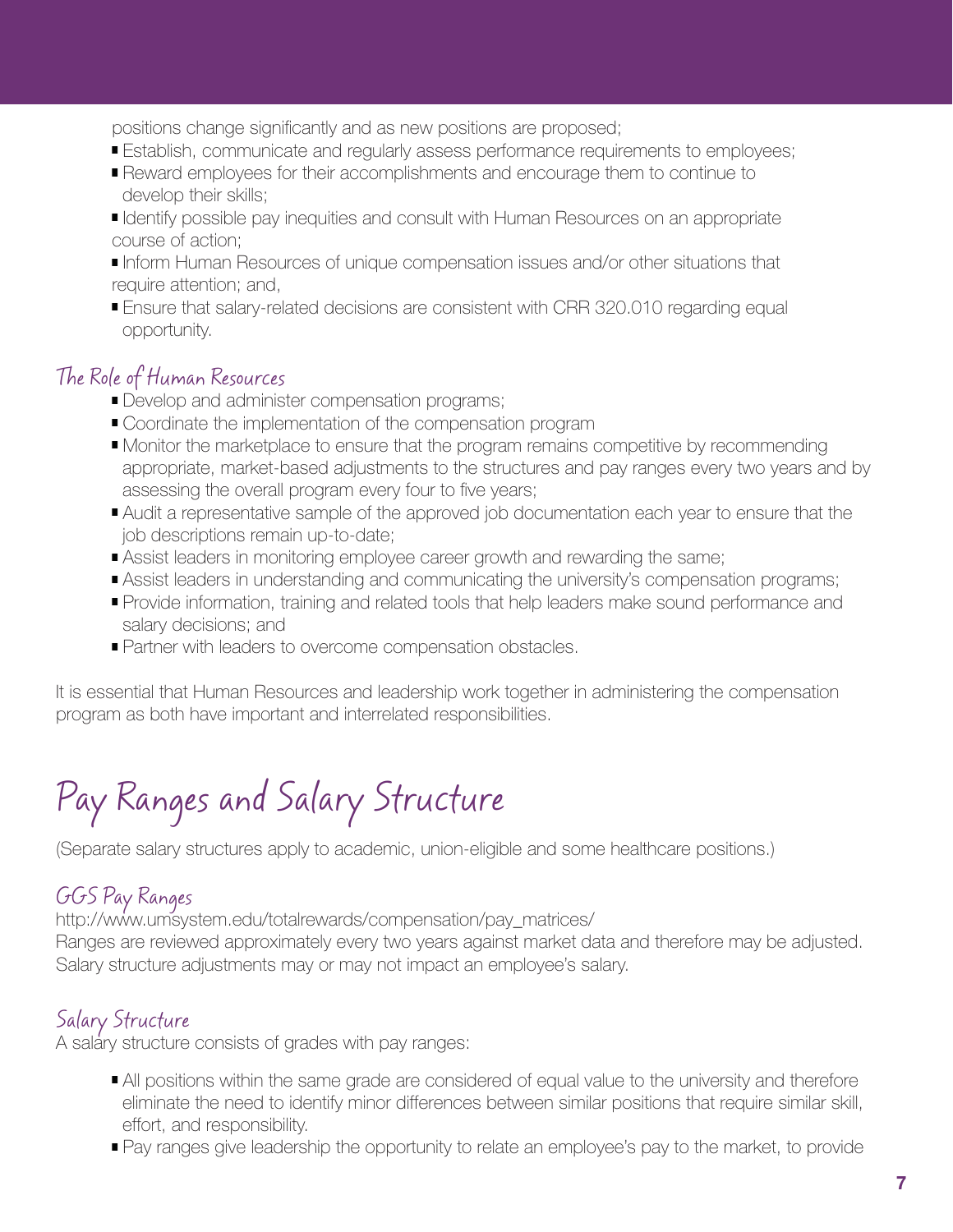

 opportunity for employees to grow appropriately within their job and opportunities to understand how their pay will be affected by sustained performance career growth. The ranges represent the "market value" for comparable responsibility level. Generally, the market can be defined as the areas from which the university competes for employees.

Each pay range has a minimum, midpoint, and a maximum; for each range there is a "spread" and a certain amount of "overlap" with adjacent ranges.

- **Typically, the minimum of the pay range is the rate paid to an employee who is assigned to a** position for which he or she possesses the minimum qualifications and who is expected to be able to perform basic duties and responsibilities after normal training.
- The midpoint of the range is the middle point between the minimum and maximum of the grade.
- This part of the range is appropriate for an experienced and fully qualified employee whose performance fulfills the requirements of the position. This value typically represents the market value or "going rate" for the job.
- The maximum of the pay range is the highest salary level for an employee whose performance consistently exceeds most job requirements or for an employee with long service in the same job or grade. Once an employee reaches the maximum of the pay range, base salary is not increased until the employee's pay falls to within the pay range. During this period of time, the employee may receive a merit increase as a lump sum payment, less applicable taxes.
- **Range spread is defined as the maximum, less the minimum, divided by the minimum. For**  example, a grade may have a minimum of \$33,000, a maximum value of \$56,300 and has a range spread of 70 percent. This provides for employee growth and leadership flexibility for administering pay to employees based upon performance within the same grade.
- **Range overlap is the set of salaries shared by two consecutive ranges. Because of range**  overlap, an experienced employee or an employee performing well in a lower grade may be paid more than an inexperienced employee in a higher grade.

# Pay Range Review

The competitiveness of the salary structure and pay ranges at the university is assessed approximately every two years, based on salary surveys of benchmark jobs to ensure external equity is maintained. Periodic structure adjustments will be made based on the cost of labor and will assure that jobs are placed in correct salary grades. If there is evidence of a change in market position (i.e., the university has fallen behind the competitive market), ranges will be adjusted according to the program's objectives and the university's ability to pay within budget; ability to pay is a determination within the sole discretion and judgment of the university.

If the university increases the ranges to maintain competitiveness, the ranges are usually adjusted by applying a percentage to the midpoint of the first salary grade. The remainder of the grade structure/ pay ranges is then adjusted accordingly. These adjustments do not change the grades to which jobs are assigned and do not result in automatic changes in individual employee salaries.

It is the responsibility of managers and Human Resources to be aware of local market data in order for the university to attract and retain qualified employees. Local compensation information can be brought to the attention of Human Resources if there is a need to refine ranges in their geographic area.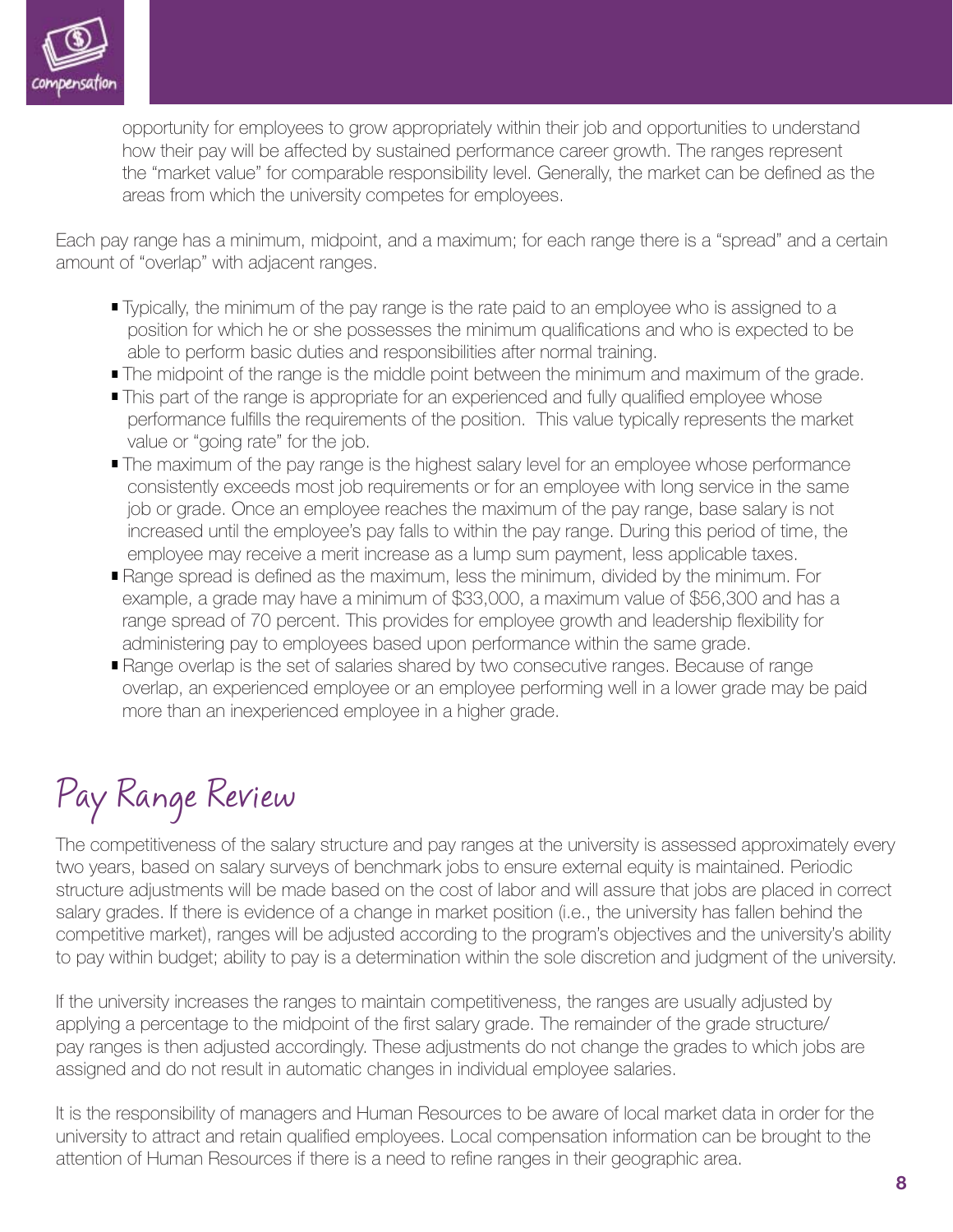# Leadership Administration Guidelines

# New Hire Rates

All employees should be paid within their applicable salary range, which means that the pay for a new hire is not lower than the minimum of the range. Local campus guidelines should be followed when determining placement of a new hire within the range. Areas that should be considered are listed on the Administrative Considerations and Guidelines Overview for your campus available through your campus Human Resources department.

### Movement Within the Range

Employees are expected to progress through their pay range over time, provided they continue to develop job-related skills and become fully functional in their position. This period of time will vary for different levels of jobs and is based upon sustained satisfactory or better performance and the university's ability—ability to pay being a determination within the sole discretion and judgment of the university—to increase pay.

## Re-evaluation

A request may be made to re-evaluate a job based on significant changes in content and may be assigned to a different title or salary grade. Please review the Re-evaluation Review Process at https://uminfopoint.umsystem.edu/sites/hr/Compensation/Reevaluation%20Process.pdf.

# Salary Adjustments

In addition to performance-based salary increases, certain other circumstances may warrant salary adjustments. This section outlines the guidelines to be followed in the event of: (1) lateral transfer (2) promotion (3) merit increase.

### Lateral Transfer

A lateral transfer occurs when an employee accepts a similar but different position. An employee may accept a lateral move, which occurs when that individual assumes a different position with a comparable level of responsibility within the same grade. A lateral move provides an opportunity for employees to broaden their skills and experience to further career development. Employees who transfer from one position to another in the same title should not receive an increase in base pay. Employees who transfer from one position to another position with a different title may receive a different pay rate based on qualifications, market and internal equity considerations.

### Promotion

A promotion occurs when an individual moves to a new job with a higher grade. Salary offers will be based on qualifications, market and internal equity considerations. The increase should not result in pay above the maximum of the new range and typically is below the midpoint of the range. Human Resources should be consulted about potential promotional salary increases prior to any action or communication with affected employees. Please see the Administrative Considerations and guidelines available through your campus Human Resources department.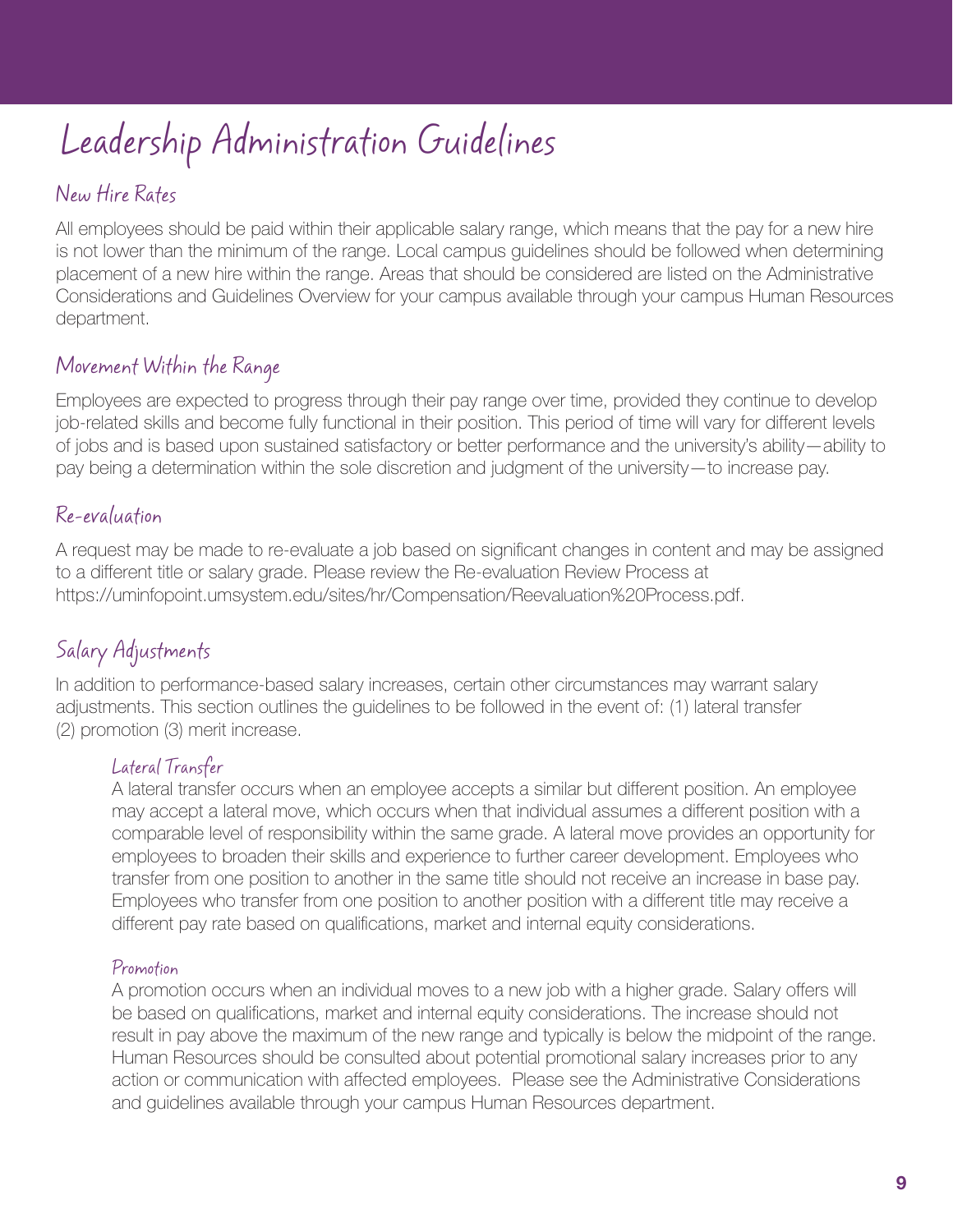

#### Merit Increase

On a university-wide basis, employees may be considered for a merit increase once a year in accordance with the organizational guidelines established for merit increases. A merit increase occurs when an employee's base pay is increased based on the employee's performance and the department's budget. Merit increases are recommended by the manager/supervisor based on the performance evaluation for the immediately preceding performance period. The salary guidelines addressing merit increases on an annual basis for each business unit will be distributed and communicated by Human Resources prior to merit increases taking place.

A merit increase to an employee' salary will not result in a base salary that exceeds the maximum rate of the pay grade. A Lump Sum award may be considered for employees whose salary is at or over maximum of the pay range and who demonstrate sustained exceptional performance as determined by their respective management (contact Human Resources for guidance).

#### Demotion

A demotion occurs when an individual moves to a position in a lower salary grade. Demotions may be elected by an employee or based on performance or due to organizational changes. If an employee transfers to a position which has a lower pay range, he/she will be moved to a rate within the new range, but no lower than the range minimum. If the employee's salary is higher than the maximum of the range, the employee's pay may be reduced or frozen until it moves back into the new pay range. Human Resources must be consulted about potential demotions prior to any action or communication with the affected employee. Please see the Administrative Considerations and guidelines available through your campus Human Resources department.

# Special Pay Adjustments

# Market Adjustments

A market adjustment is an off-cycle increase to adjust for pay substantially below the external market in the determination and discretion of the university, management and Human Resources; and may be made to employees within a job title or pay grade when the following occurs:

- **The comparative market used by UM for this position/range has changed.**
- **The position has become a "hot job" in the market, meaning that the demand for the job has** increased and there has been a resulting shift in the ability to retain or recruit for this job.

Human Resources must be consulted when considering market increases and campus approval processes must be followed. Please see the Administrative Considerations and Guidelines available through your campus Human Resources department.

# Equity Adjustments

An equity adjustment is an off-cycle adjustment to bring the incumbent's salary more in line with those of incumbents in like positions in the unit or on campus. Human Resources must be consulted about equity adjustments and campus approval processes must be followed. Please see the Administrative Considerations and Guidelines available through your campus Human Resources department.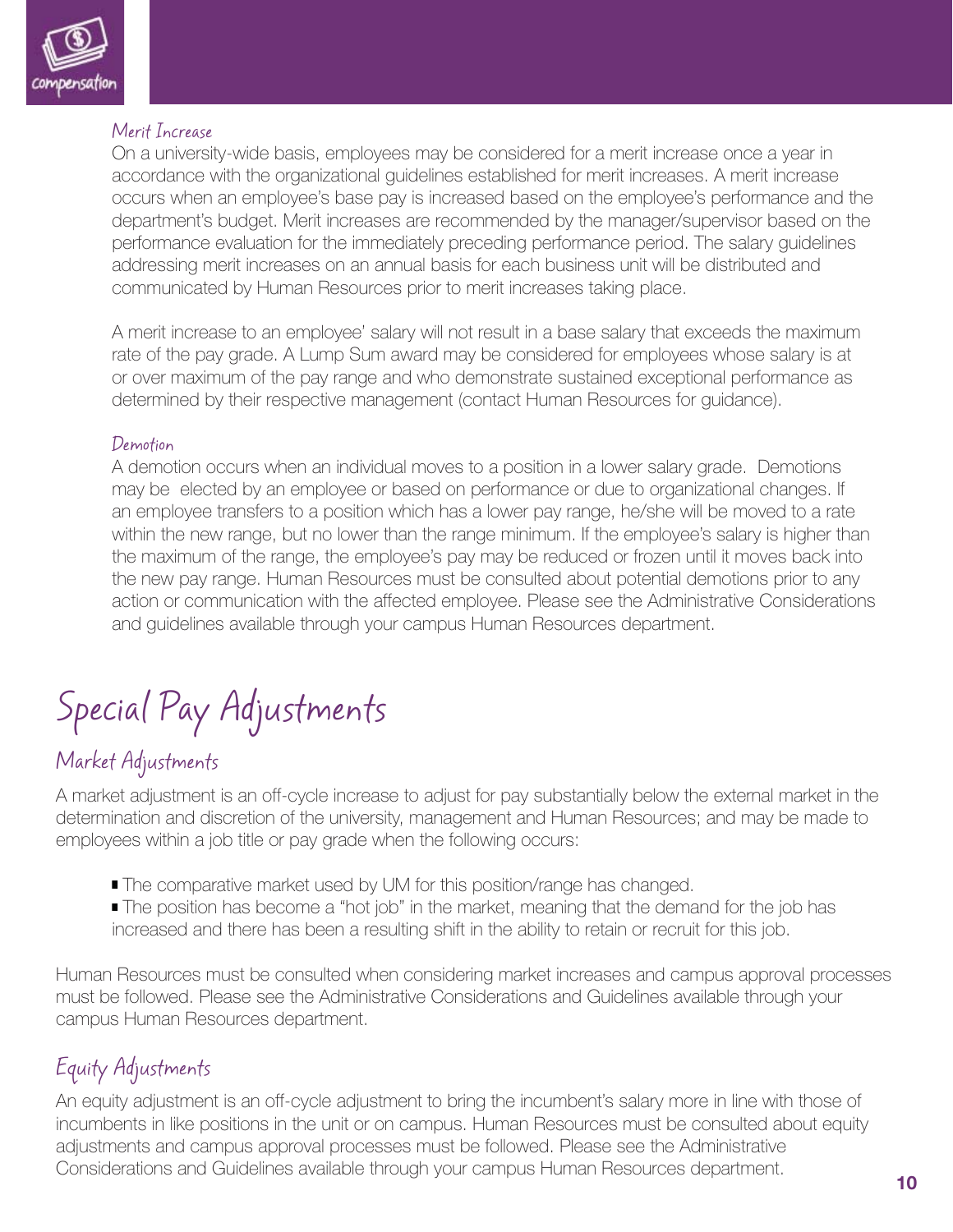### Extra Compensation

Extra compensation may be granted in accordance with HR-214 and may be authorized when an overload assignment is necessary to carry out the responsibilities of the university, the assignment is not related to the employee's regular responsibilities, and the employee's normal workload cannot be adjusted to permit the proposed work to be done during the employee's regular work schedule. Extra compensation does not count as creditable earnings for the university retirement program.

All recommendations for additional compensation for all staff must be accompanied by documentation of the nature of the overload assignment and summary of the staff's current responsibilities and must follow the campus approval process.

## Temporary Pay Increase

A temporary pay increase occurs when a critical job needs to be filled immediately on a temporary basis. In such situations, an employee may be:

Temporarily assigned to a vacant job (interim)

- **Assigned some or all of the responsibilities of another job for an extended period of time**
- **Assigned duties clearly outside the scope of an employee's regular job responsibilities**
- Assigned a significant additional work project

In order to justify a temporary pay increase, the new/expanded assignment:

- **Should be clearly differentiated from the duties normally performed by the employee**
- **Should not expected to be permanently assigned to the position**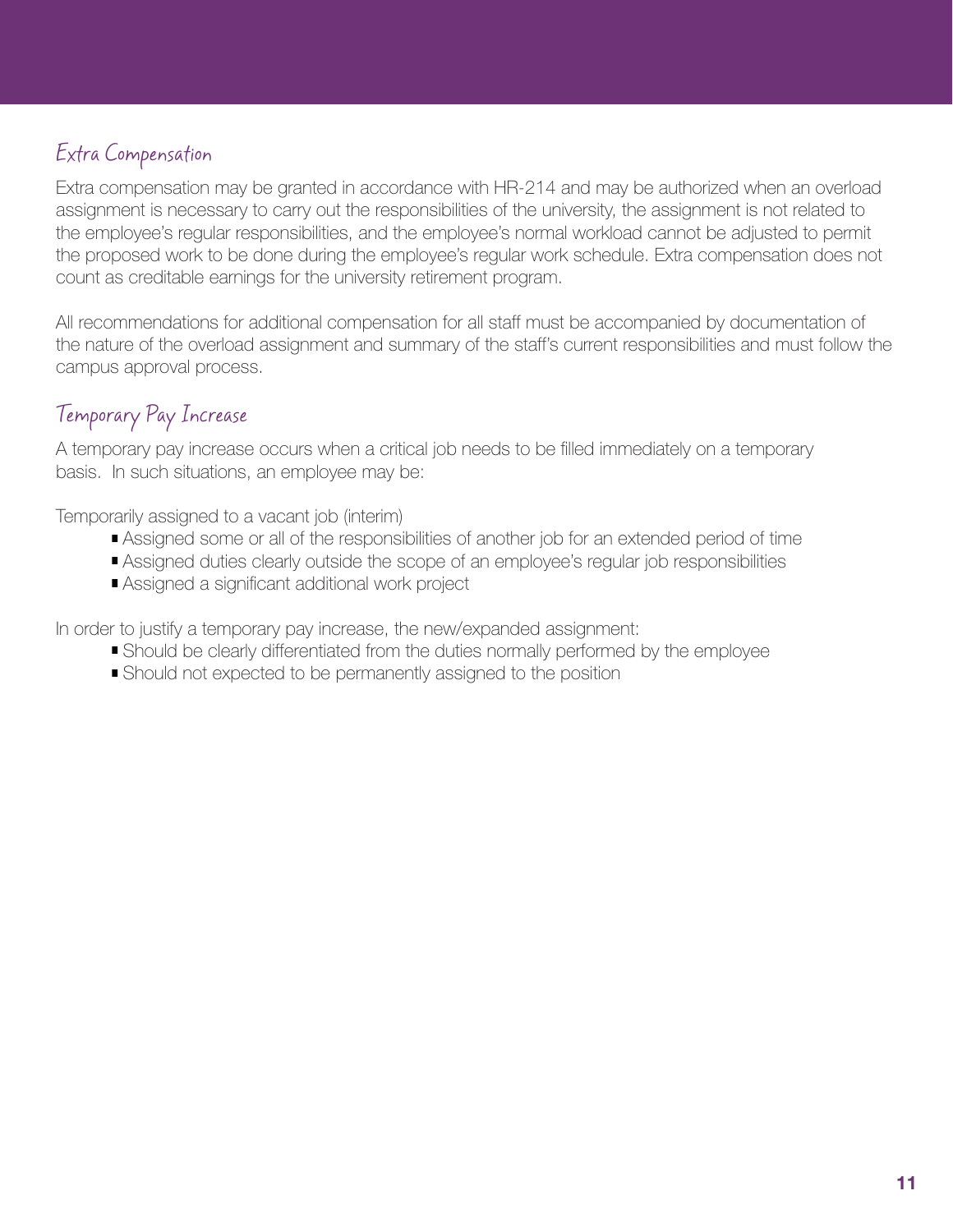

# Reference Documents

These Human Resources policies provide additional information regarding compensation administration at the university:

# **Leadership Administration Guidelines for Non-Academic Compensation:**

**CRR 320.010: Equal Employment Opportunity Program** http://www.umsystem.edu/ums/rules/collected\_rules/personnel/ch320/320.010\_Equal\_Employment\_Opportunity\_Program/

**HR-200: Compensation** http://www.umsystem.edu/ums/rules/hrm/hr200

**HR-203: Position Classifi cations** http://www.umsystem.edu/ums/rules/hrm/hr200/hr203

#### **HR-204: Position Titles**

**HR-204: Position Titles** http://www.umsystem.edu/ums/rules/hrm/hr200/hr204

**HR-207: Offi ce/Technical Hiring/Transfer/Reclassifi cation** http://www.umsystem.edu/ums/rules/hrm/hr200/hr207

Human Resource Contacts

UM System

**Total Rewards** 573-882-2146

### MU

**Human Resources** 573-882-7976

### MU Health Care

**Bertt Matthews** Director of Compensation 573-884-4220

#### UMKC

**Jane Allen** Senior HR Specialist 816-235-6670

### Missouri S&T

**Human Resources** 573-341-4186

### UMSL

**Human Resources** 314-516-5805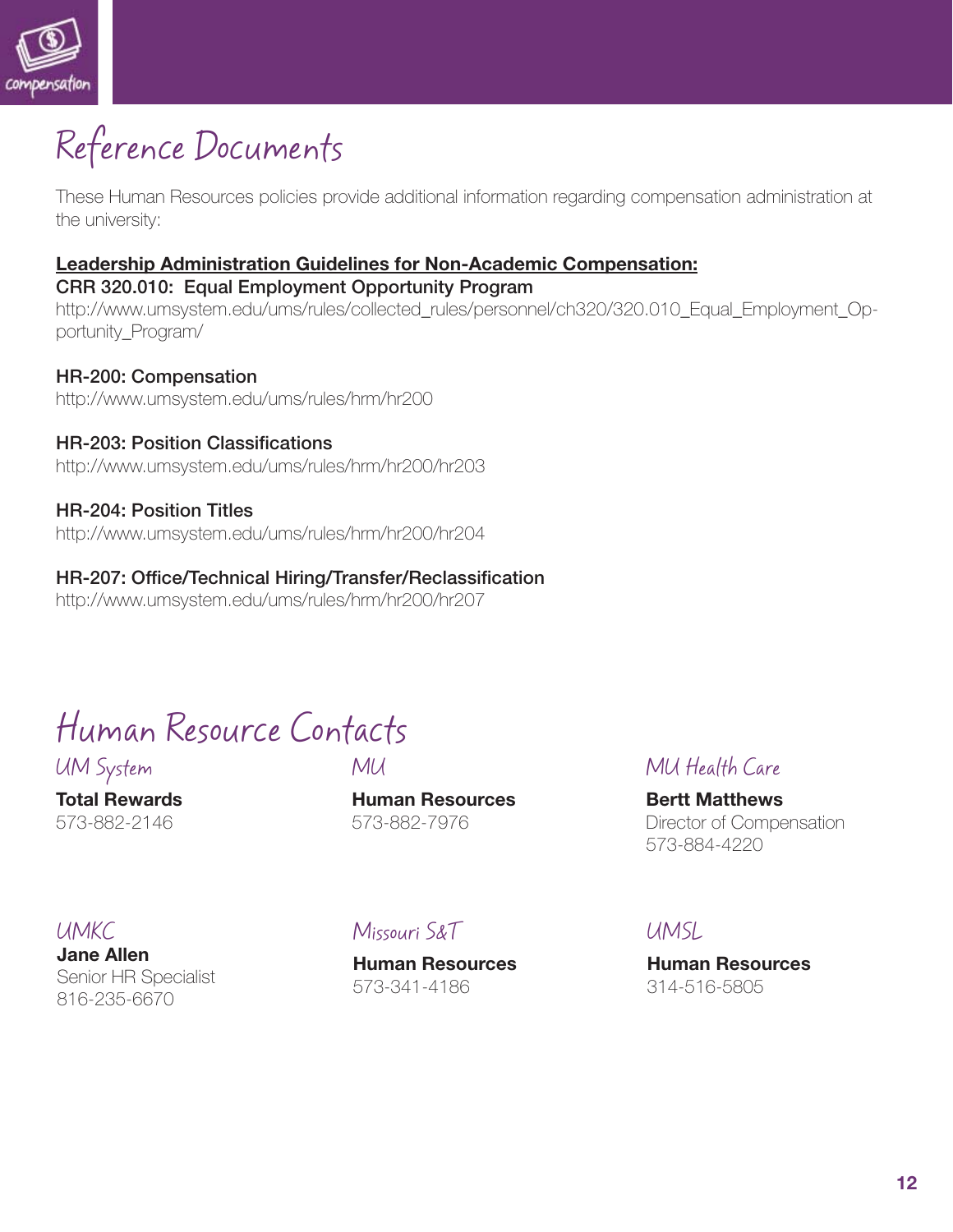Glossary

#### **Base Pay**

The fixed compensation rate paid to an employee for performing specific duties. It does not include extra pay such as shift premium, call pay and overtime.

#### **Benchmark Job**

A job that is common in the external market and used to make salary comparisons either within the organization or to similar jobs outside of the organization.

#### **Compensation Philosophy**

A statement developed by the university that guides compensation programs and decisions.

#### **Compensation Policy**

A reference tool for leadership to ensure the consistent administration of the compensation program with respect to salary administration practices.

#### **Compa-Ratio**

A calculation used to reference how an employees salary relates to the salary range. The calculation is: [(Salary/Midpoint) \* 100]. A result of less than 100% indicates that the salary is less than midpoint and more than 100% indicates that the salary is greater than the midpoint. It is a useful gauge for leadership in assessing experience versus salary level, magnitude of salary adjustment, etc.

#### **Cost of Labor**

Unlike cost of living which measures the cost of goods and services, this index is an indicator of the direct cost of wages paid to workers in a geographic area. It is used as one of the external market indicators when considering external market competition and setting/moving salary ranges.

#### **Demotion**

A position change from one in a higher salary grade to a position in a lower salary range. Contact Human Resources for advice on salary considerations.

#### **Equity Adjustment**

A salary adjustment to normalize or adjust for differences in employees' pay with respect to peers with the same title, grade or reporting group. Contact Human Resources for advice on salary considerations.

#### **Global Grading System**

Global Grading System (GGS) is the tool used by the university to evaluate its jobs. GGS is used by trained evaluators within the university to evaluate positions based on predetermined criteria and factors.

#### **Global Title Specification**

Global Title Specification is the term used by the university to refer to the job description. It captures the major duties, requirements and skills/abilities required of the position.

#### **Grade**

The level of a job and associated salary range, established as a result of having gone through the job evaluation/Global Grading System process.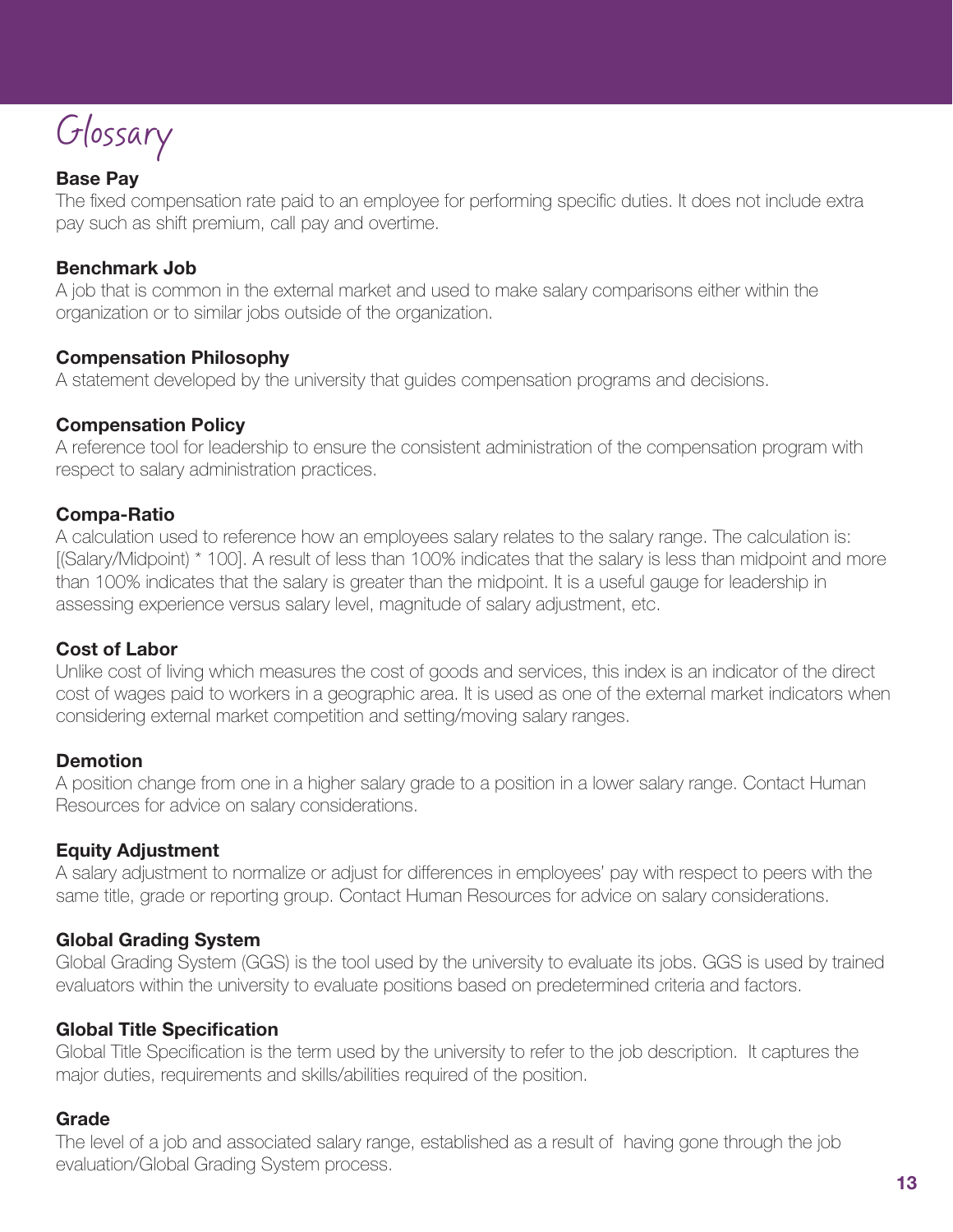

Glossary

#### **Hot Job**

A position determined to be a 'Hot Job' as a result of market pressures affecting pay such as particular skillsets for which competitors are paying more aggressively than normal. To retain staff in 'Hot Jobs', organizations may develop strategies to retain talent including temporary compensation practices/adjustments.

#### **Individual Contributor Position**

A job that does not provide direct leadership/management/supervision of employees. While an individual contributor may provide guidance to new or less staff, their primary value to the organization is the skills and knowledge in a particular area of expertise.

#### **Internal Equity**

The relative relationship of employee's salaries to one another within like positions, based upon experience, performance, etc.

#### **Job Code**

The identifier used by the university to establish a job, its attributes and compensation levels within our PeopleSoft database/system

#### **Job Hierarchy**

The internal value system consisting of salary ranges or grade levels that determine the pay level and relationship of a particular job to other jobs within the university. The GGS uses 21 grades with the UM system of which, 16 pertain to non-executives

#### **Lateral Jobs Change**

When an employee accepts a similar, but different, position within the same salary grade.

#### **Leadership/Management Position**

A job that directs activity through assigned staff to accomplish the goals of the organization. Leadership/ management positions have accountability for hiring, performance management and corrective action decisions.

#### **Market**

The comparator group of organizations used to gauge the competitiveness of the university's salary structure and where the university competes for talent. The midpoint of the salary range is generally considered the market average salary point for an experienced individual in a position within the range.

#### **Merit Pay**

A pay program in which pay is increased based on the employee's performance and according to the university's salary guidelines.

#### **New Hire Rate**

The pay offer extended to individuals joining the organization. The offer usually varies from between minimum and midpoint, depending on experience, internal equity and campus salary guidelines.